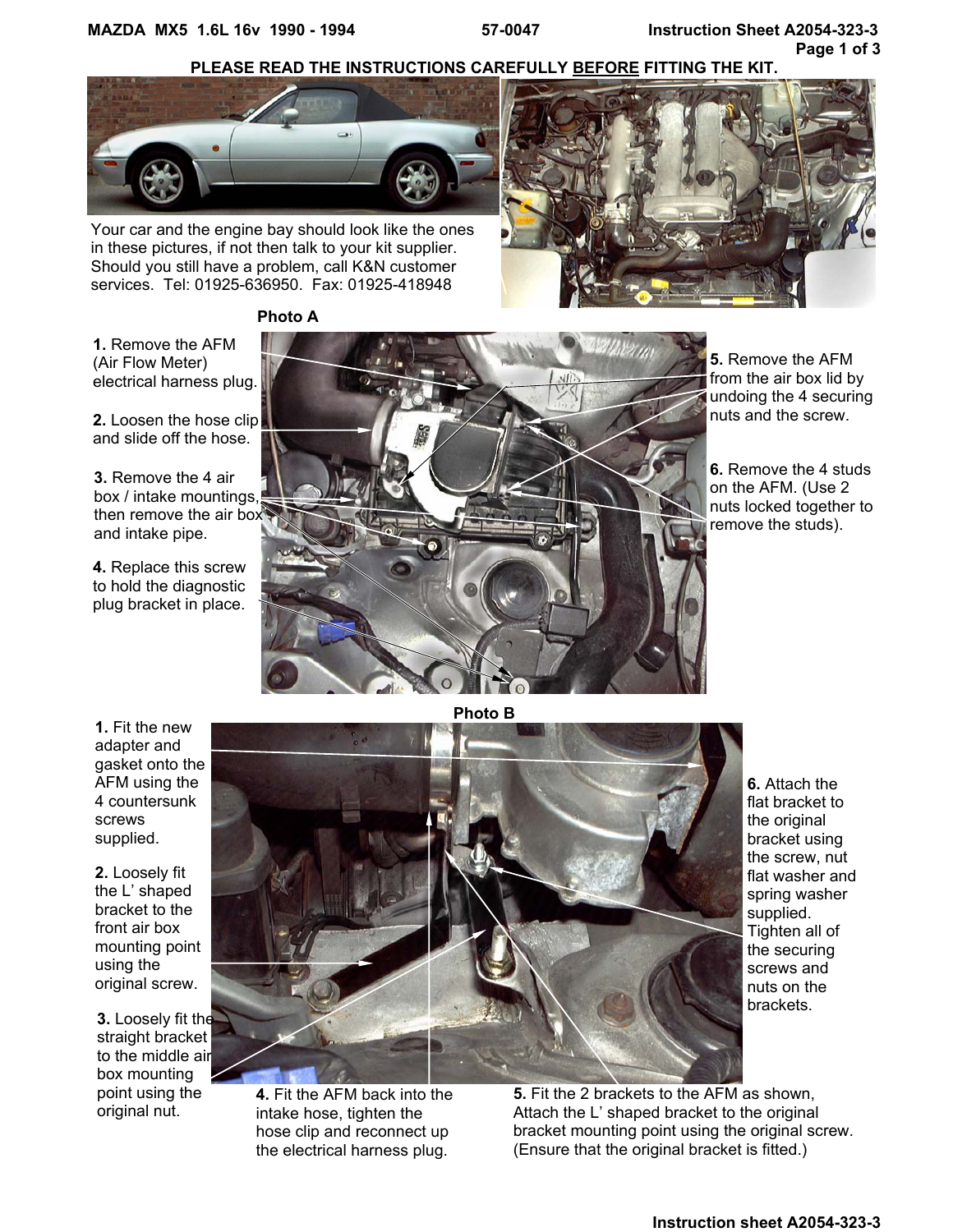**1. Degrease the filter neck.** Fit the new filter onto the square adapter (fitted on the AFM), ensuring that the K&N logo is straight. Gently tighten the clip to the point where it is just possible to move the filter off the adapter. Push the filter back down and give the clip one full turn (360 degrees) **no more. Do not overtighten the clip.** 



**10cm / 4"**  approx. **10 cm / 4"** from the filter using a long **3.** Secure the top of the flexi cold air hose plastic tie supplied. (Ensure the cold air hose clears the exhaust system).

**2.** Carefully lengthen the flexi cold air hose and feed the hose down to the under tray.





Taking all of the necessary safety precautions as per the manufacturers instructions, raise the front of the car. Unclip the flap on the bottom of under tray and open the flap fully forward. Pierce / drill two holes in the lower under tray and secure the cold air hose to the tray using the long plastic ties supplied. Ovalise the end of the hose to increase ground clearance.